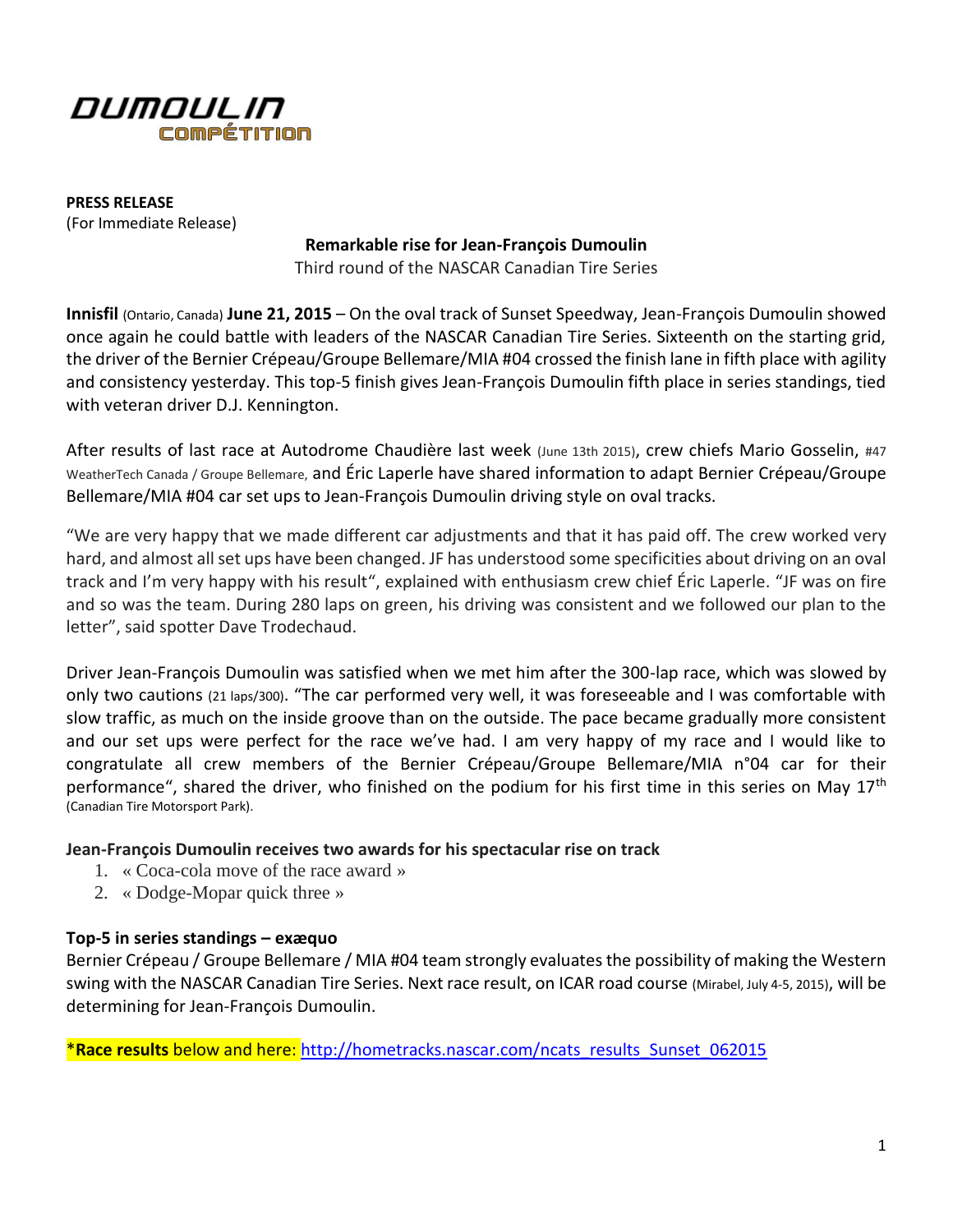### **FEATS AND HIGHLIGHTS JEAN-FRANÇOIS DUMOULIN**

- First **podium** in the NASCAR Canadian Tire series on May 17, 2015 (3<sup>rd</sup> place Canadian Tire Motorsport Park)
- The first Quebec-born driver to win twice the **Rolex 24 in Daytona**; 2004 (SGS and 2007 (GT).
- The youngest racer to have been part of the **Player's Development Team.**
- Champion of the **Grand-Am Continental Tire Sports Car Challenge GS**, USA in 2003 (9 podiums).
- Champion of the **Grand-Am Continental Tire Sport Car Challenge ST**, USA in 2002 (5 podiums).
- In Montreal's 2009 edition of **Nascar Nationwide**, he finished his first race in the 7<sup>th</sup> position aboard a badly damaged car and wins the heart of numerous fans and reporters.
- In 2000, earns a 2nd place championship win in the **Motorola Cup Series** in which he racked a 1st podium after having begun the race 52nd at the Molson Indy event in Ontario, Canada.

**Bernier Crepeau Chrysler Fiat**: With 25 years of experience, the family business has built an enviable reputation in the field of vehicle acquisition. If the future of this company is linked to the loyalty of its customers, it is also held by the reliability and strong communication of its team. This team is at your disposal, ready to listen to you, to hear you. Passion, care, and determination. A team willing to go the extra mile, with its ears wide open. [http://www.berniercrepeau.com/.](http://www.berniercrepeau.com/)

**Trois-Rivières Mitsubishi** is proud to be one of the first Mitsubishi dealers in Canada (opening in 2002). The commitment from Mitsubishi is defined by the quality, reliability and durability of its vehicles, notably with their 10 year warranty, the best in the industry! Pride, integrity and respect are the values of the Trois-Rivières Mitsubishi team. [www.troisrivieresmitsubishi.com](http://www.troisrivieresmitsubishi.com/)

**WeatherTech Canada** designs, develops and produces high quality, digitally custom fit automotive accessories; including FloorLiners, All-Weather Floor Mats, Cargo Liners, TechLiners and No-Drill Mudflaps. All products are made in the USA on North American machinery and are sold to both end user consumers as well as car manufacturers. Engineers use the newest technology available to measure the geometric complexity of the vehicle ensuring a constantly perfect fit. **WeatherTech**… Where Technology and All Weather Protection meet! **Meet LP Dumoulin on** [www.weatherTech.ca.](http://www.weathertech.ca/)

**Group Bellemare**: Competitive and dynamic, Thomas Bellemare's innovative and growing family team is ready to take on any challenge. With support from senior members and a qualified team of managers, the third-generation Bellemares are reaching new heights. Built upon a solid past, the company moves forward with an exceptional team of experts and seeks a select group of clients. Our clients continue to benefit from our wide variety of services that target a large number of sectors. As a result, our visibility is constantly on the rise. Working with the Bellemare team has become a measure of success. Start off right by choosing a winning team[! www.groupebellemare.com](http://www.groupebellemare.com/)

**MIA – Motorsports In Action**: With over 50 years of combined Motorsport experience, MIA is making a name for itself in the industry in "La Belle Province". Being trackside, situated at Autodrome St-Eustache, gives our clients "real time" results, testing their vehicles. One stop shopping is our strength, from high-end mechanics, exotic automotive maintenance, complete race car building and design to prestige paint and meticulous detailing. "Leave it, then enjoy it!" [http://motorsportsinaction.com.](http://motorsportsinaction.com/)

**"Passion – Performance – Partnerships"**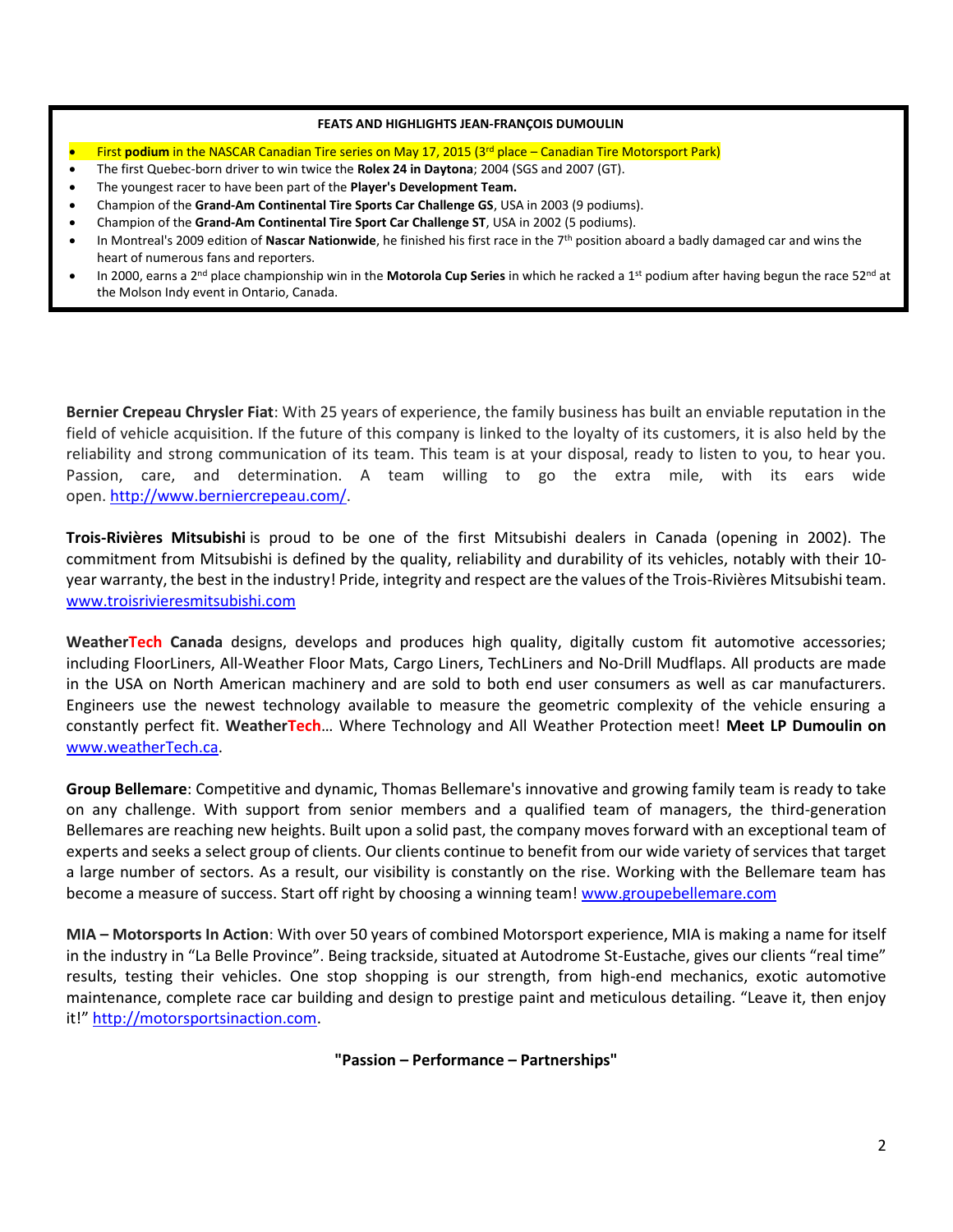#### **WEBSITES:**

Bernier Crépeau Chrysler Fiat [: www.berniercrepeau.com](http://www.berniercrepeau.com/) Trois-Rivières Mitsubishi [: www.troisrivieresmitsubishi.com](http://www.troisrivieresmitsubishi.com/) Groupe Bellemare [: www.groupebellemare.com/](http://www.groupebellemare.com/) MIA - Motorsports In Action [: http://motorsportsinaction.com/](http://motorsportsinaction.com/) ICAR [: www.circuiticar.com](http://www.circuiticar.com/) Sunset Speedway [: http://www.sunsetspeedway.ca/](http://www.sunsetspeedway.ca/) Autodrome Chaudière: <http://autodromechaudiere.ca/> Dumoulin Compétition : [www.dumoulincompetition.com](http://www.dumoulincompetition.com/) King Autosport : <http://kingautosport.ca/> Série NASCAR Canadian Tire : [http://hometracks.nascar.com/series/canadian\\_tire\\_series](http://hometracks.nascar.com/series/canadian_tire_series) Facebook : <http://www.facebook.com/dumoulincompetition> Twitter: @DumoulinDC / @jf\_dumoulin / @DumoulinLP

Youtube : <http://www.youtube.com/user/dumoulincompetition>